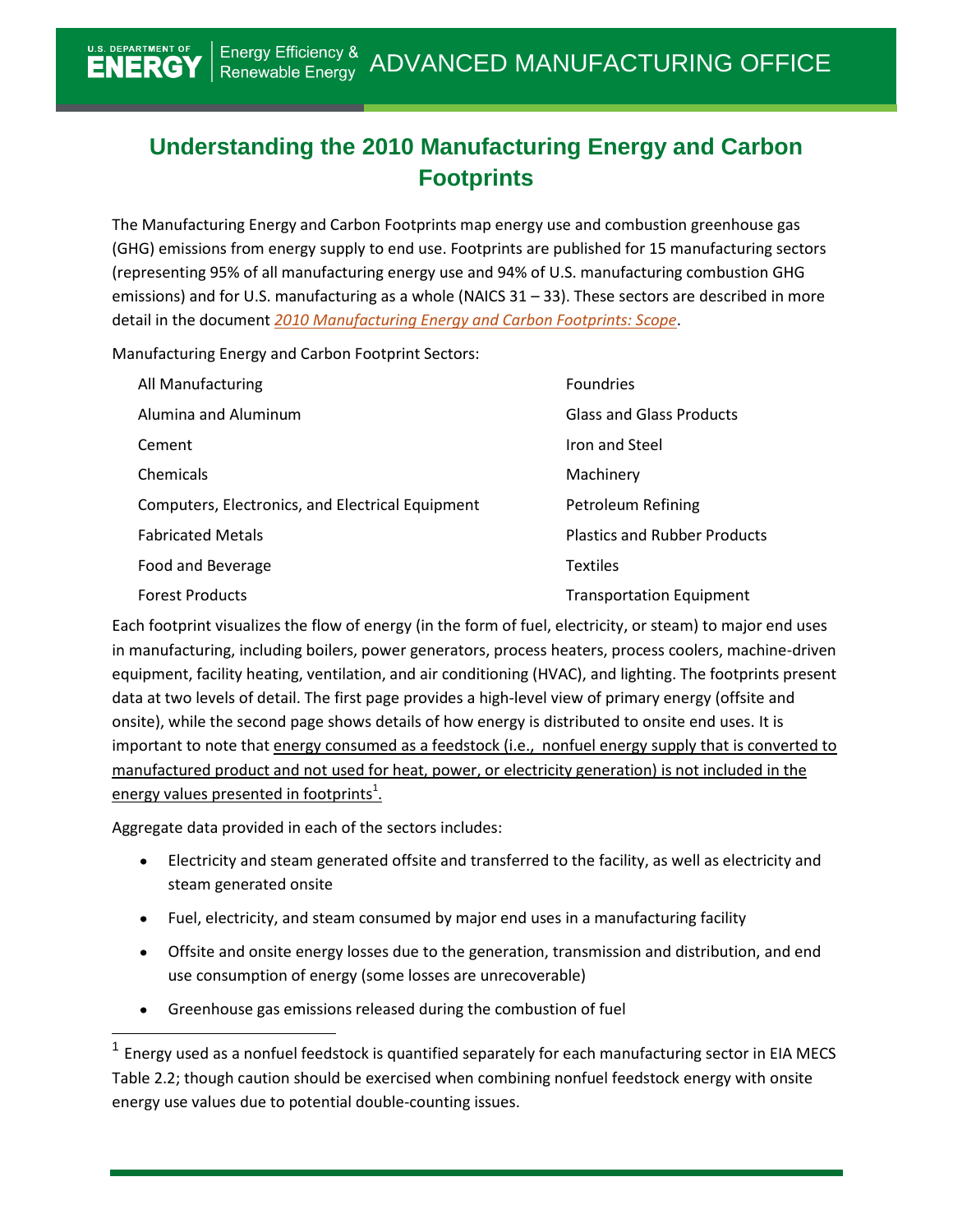Stakeholders, analysts and decision-makers can utilize the Manufacturing Energy and Carbon Footprints to better understand the distribution of energy use in manufacturing sectors and to compare the use, loss, and combustion GHG emission characteristics within and across sectors. Within a footprint, areas of high energy consumption or significant energy losses can indicate opportunities to improve efficiency by implementing energy management best practices, upgrading energy systems, or developing new technologies. The footprints provide a macro-scale benchmark from which to calculate the benefits of improving energy efficiency and for prioritizing opportunity analysis in manufacturing

# **The Role of Energy Efficiency**

The U.S. manufacturing sector depends heavily on energy resources to provide fuel, power and steam for the conversion of raw materials into usable products. The efficiency of energy use, as well as the cost and availability of energy, consequently have a substantial impact on the competitiveness and economic health of U.S. manufacturers. More efficient use of energy lowers production costs, conserves limited energy resources, and increases productivity. The more efficient use of energy also has positive impacts on the environment, including reduced emissions of greenhouse gases (GHGs) and air pollutants.

Energy efficiency varies across the various process and non-process end uses within each sector. The physical and chemical parameters of a process, as well as equipment design, age, and operating and maintenance practices, can lead to real-world performance below the ideal efficiency. Less-than-optimal energy efficiency means that some of the input energy is lost either mechanically or as waste heat. In the manufacturing sector, energy losses amount to billions of dollars of energy costs each year, and millions of metric tons of GHG emissions.

It is clear that increasing the efficiency of energy use could result in substantial benefits to both U.S. manufacturers and the nation. Unfortunately, the sheer complexity of the thousands of processes used in the manufacturing sector makes this a daunting task. There are, however, significant opportunities to address energy efficiency in the common energy systems that are used across manufacturing, such as onsite power systems, fired heaters, boilers, pumps, facility HVAC equipment, and others. A first step in realizing these opportunities is to identify how industry is using energy. Where does it come from? What form is it in? Where is it used? How much is lost? Answering these questions for U.S. manufacturing sectors is the focus of the footprint analysis.

## **Carbon Footprint Analysis**

In addition to energy, the footprint analysis also shows combustion GHG emissions in units of million metric tons of carbon dioxide equivalent. The GHG footprint calculations conform to the EPA GHG mandatory reporting requirements, including emissions calculations and fuel-specific emission factors. Unique emission factors were used for each sector based on fuel type breakdown. Process emissions are excluded from the analysis as these are not directly related to the use of energy as fuel. Emissions are reported as  $CO_2$ -equivalent (CO<sub>2</sub>e), as per the GHG reporting requirements. CO<sub>2</sub>e consists of contributing  $CO<sub>2</sub>$ , CH<sub>4</sub>, and NO<sub>2</sub> emissions. More details on the carbon footprint analysis methodology are shown in the document *[2010 Manufacturing Energy and Carbon Footprints: Definitions and Assumptions](http://energy.gov/eere/amo/downloads/2010-manufacturing-energy-and-carbon-footprints-definitions-and-assumptions)*.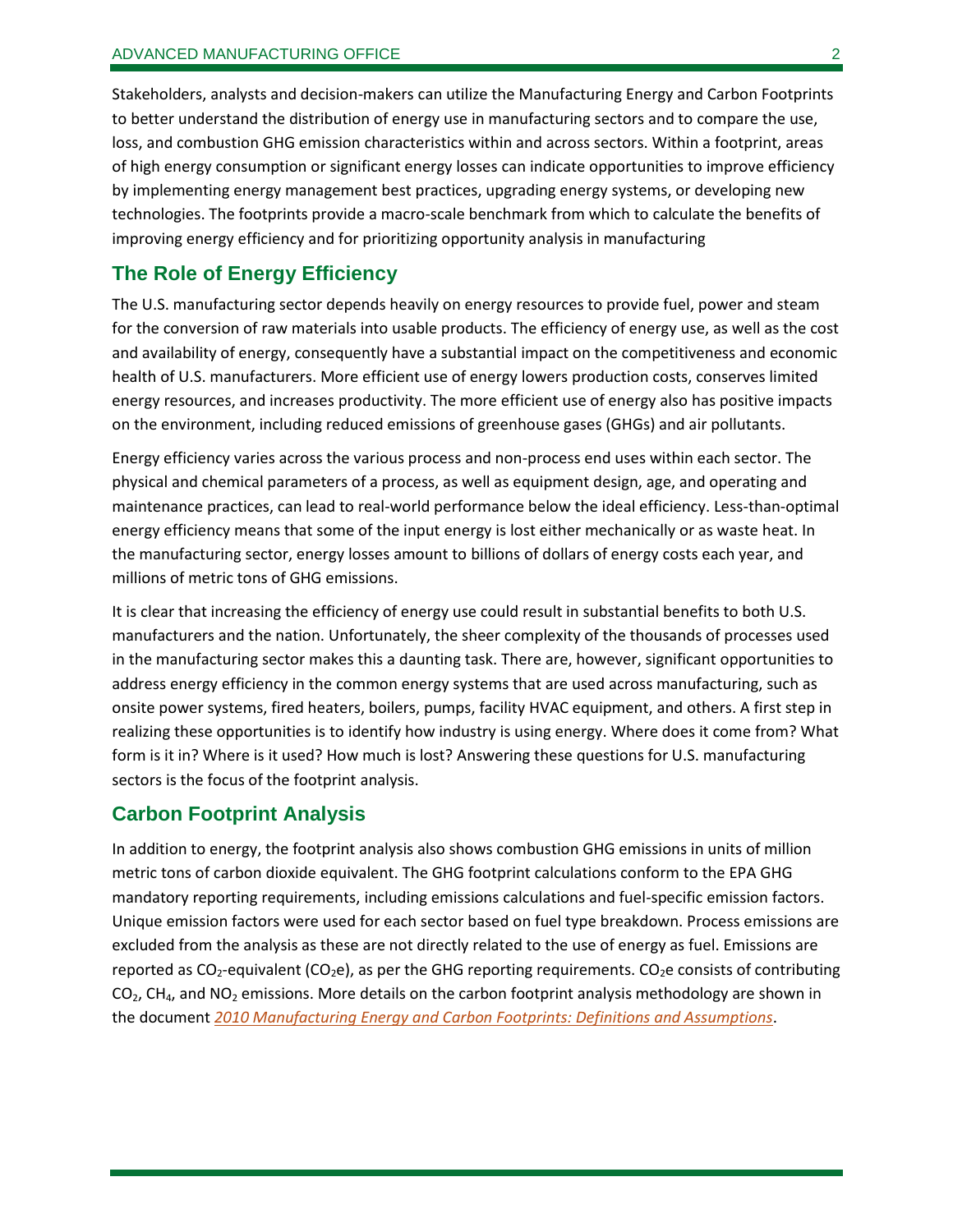# **A Walkthrough of the Footprints**

These footprints are based on an analytic model that was developed using sector-specific energy statistics, combustion-related GHG emissions data and guidelines, and the guidance of industry experts.

The output from the footprint model is presented in the form of graphical "footprints" that map the flow of energy supply, demand, and loss for selected U.S. manufacturing industries. Figure 1 shows the color



### **Figure 1. Footprint legend**

legend used in the footprints, as shown in the example footprint for the chemicals sector in Figure 2 and [Figure 3.](#page-4-0) Each footprint consists of two figures; the first figure offers an overview of the sector's total **primary energy** flow including offsite energy and losses, while the second figure presents a more detailed breakdown of the **onsite energy** flow. The term "Total" in the footprints refers to the total sum of offsite and onsite values. In energy terms, this is referred to as *total primary energy*.

Energy use is shown as input and output flow lines to the various pathway stages; energy values appear in white font within the flow arrows. Energy use is broken down by energy type and distinguished by color (as shown in Figure 1): dark gray = all energy, yellow = fuel, dark red = electricity, and blue = steam. Energy losses are represented as wavy red arrows. Combustion GHG emissions are shown in the boxes along the bottom of each pathway stage. Offsite, onsite, and total GHG emissions are distinguished by color as shown in the legend: dark brown = offsite GHG emissions, light brown = onsite GHG emissions, and medium brown = total GHG emissions (offsite + onsite).

The footprint pathway captures both energy supply and demand. On the supply side, the footprints provide details on energy purchases and transfers into a plant site (including fuels derived from onsite produced byproducts), and onsite generation of steam and electricity. On the demand side, the footprints illustrate the end use of energy within a given sector, from process energy uses such as heaters and motors to nonprocess uses such as HVAC and lighting. The footprints identify where energy is lost due to generation and distribution losses and system inefficiencies, both inside and outside the plant boundary. Losses are critical, as they represent potential opportunities to improve efficiency and reduce energy consumption through best energy management practices and technologies.

In the primary energy footprint shown i[n Figure 2,](#page-3-0) the energy supply chain begins with the fuel, electricity, and steam supplied to the plant boundary from offsite sources (power plants, fuel and gas distributors, etc.). Many industries generate byproduct fuels, and these are also part of the energy supply. Notable examples of byproduct fuels include black liquor and wood byproducts in pulp and paper mills and still gas in petroleum refineries. As noted earlier in this document, a substantial amount of energy is consumed in the form of non-fuel feedstocks in manufacturing (e.g., crude oil feedstock in the petroleum refining sector, liquefied petroleum gases in chemicals, or coal feedstock in the iron and steel sector). Over 6 quads of non-fuel feedstock energy is quantified for all of manufacturing in 2010 EIA MECS Table 2.2; caution should be exercised when combining nonfuel feedstock energy with onsite energy use values due to potential double-counting issues.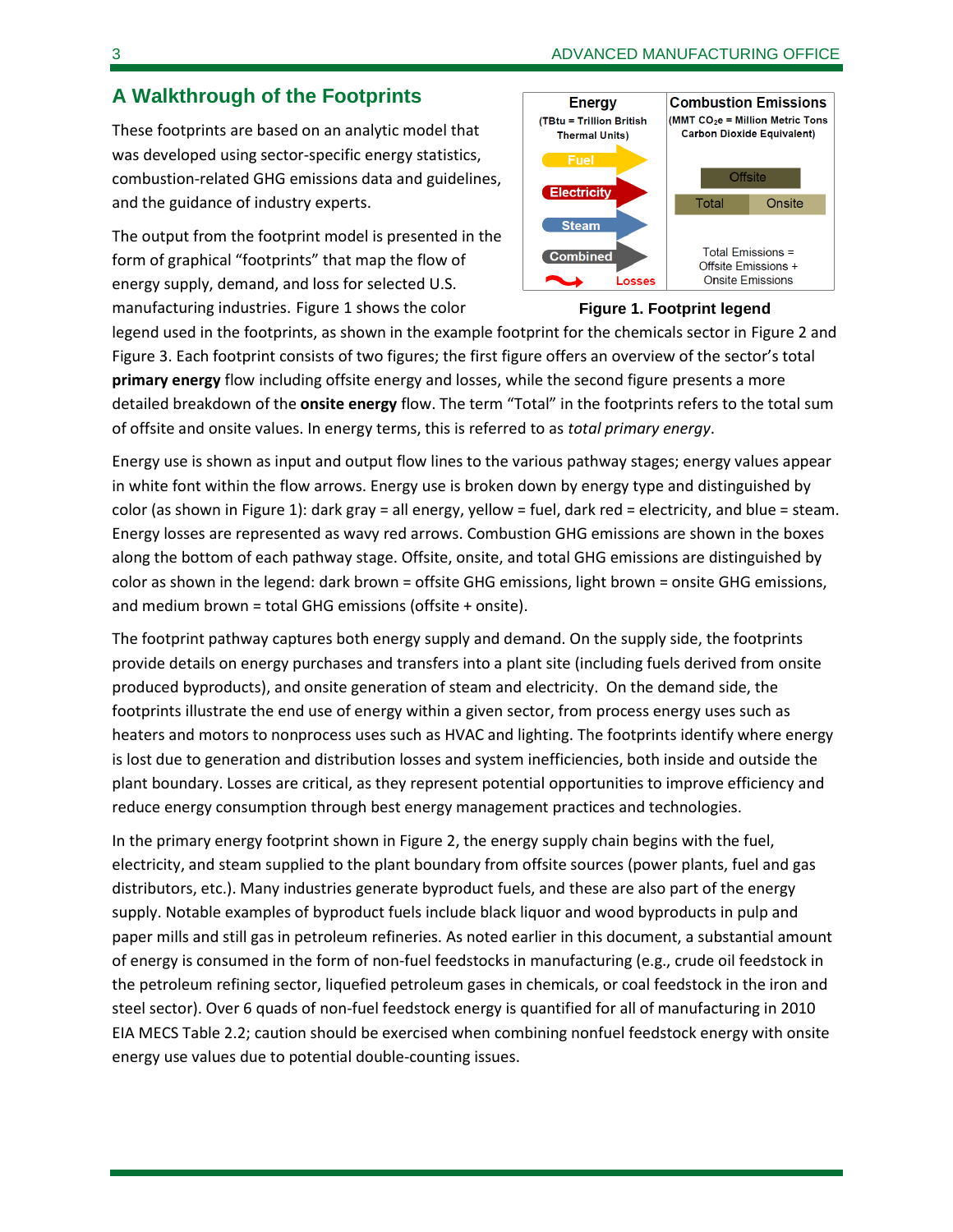

#### <span id="page-3-0"></span>**Figure 2. Total primary energy use and GHG combustion emissions for the chemicals sector**

In the onsite energy footprint shown in [Figure 3,](#page-4-0) energy demand is shown by energy type and end use. The onsite energy that reaches the plant boundary is used indirectly for onsite generation or directly for process and nonprocess end uses. Onsite energy generation, which consists of conventional boilers, combined heat and power (CHP)/cogeneration systems controlled by a manufacturing establishment, and other onsite electricity generation such as renewable energy sources, contributes to the electricity and steam demands of process and nonprocess end uses. A percentage breakdown of energy use by fuel type, including fuels derived from byproducts, is presented as a yellow call out box at the beginning of the onsite fuel pathway. Often, onsite generation of energy creates more energy than is needed at the plant site, allowing any excess energy to be exported offsite to the local grid or other nearby plants. Total primary and onsite energy use values are based on net electricity and do not include exported electricity. Exported steam is accounted for in MECS net steam data, and thus is not explicitly shown in the footprint.

Process energy systems consist of the equipment necessary for process heating (e.g., kilns, ovens, furnaces, strip heaters, and associated burners), process cooling and refrigeration, electro-chemical processes (e.g., reduction processes), machine drive (e.g., motors and pumps associated with process equipment), and other direct process uses. Another end use energy pathway is the energy that is distributed to nonprocess activities. This involves the use of energy for facility HVAC, facility lighting, other facility support (e.g., water heating and office equipment), onsite transportation, and other nonprocess use.